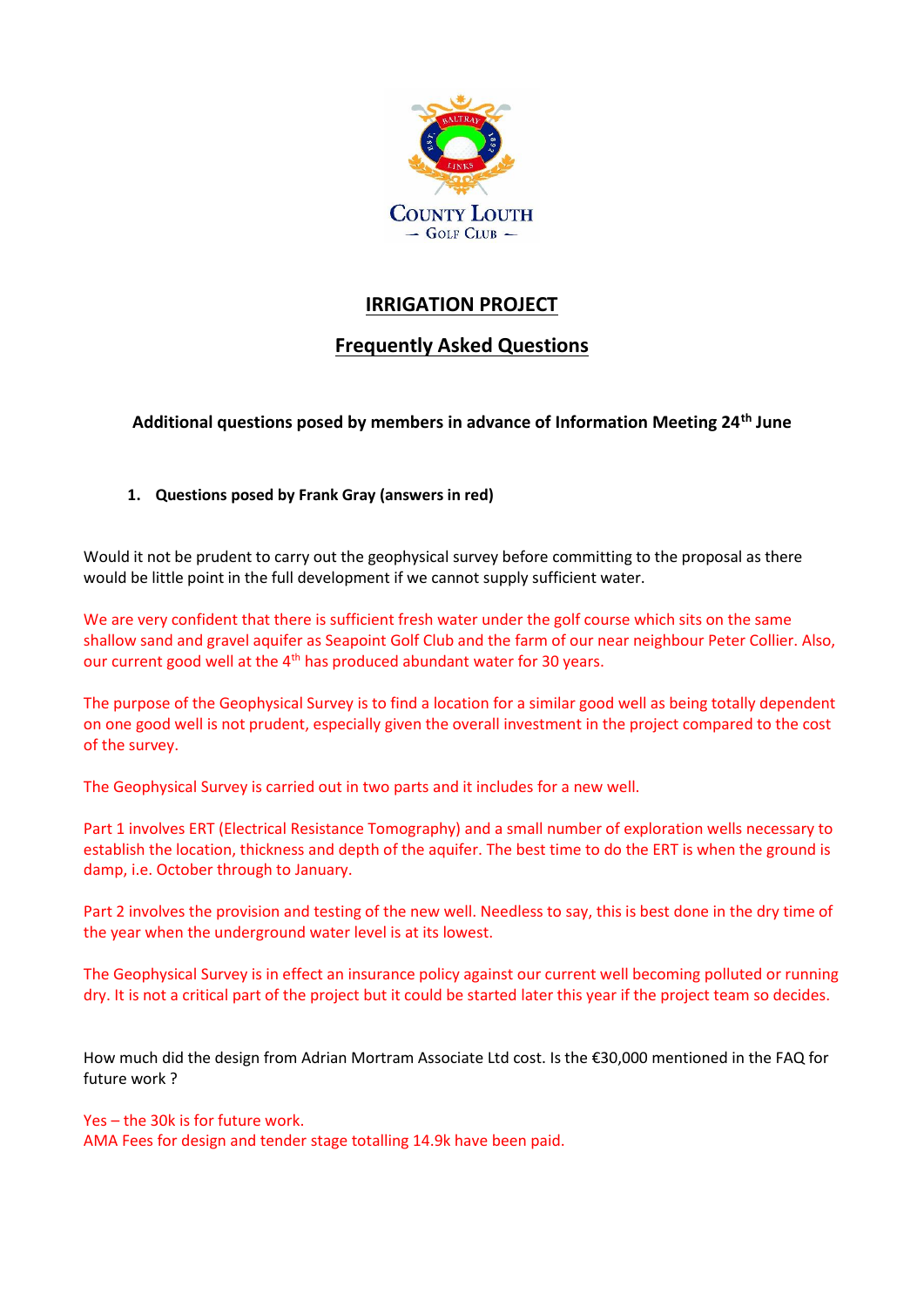Given that the development plan is completed, bills of materials are known, a preferred contractor have been identified and based on their experience of similar projects their work plan would be known. There should not be any issues like weather or access to the site to delay or interfere with the installation. Taking these items on board, why is the contact not a fixed price contract.

The proposed contractor offered us a fixed price of  $\epsilon$  1,171,363 in his tender of 17<sup>th</sup> Feb 2021 based on completing the work during the 21/22 winter / spring season and receiving our instruction to proceed on or before 1<sup>st</sup> April 2021 (effectively 60 days quote validity). Clearly this time frame was not possible for us to achieve. However, we subsequently negotiated a much-reduced price of € 974,950 (approx. €200,000 reduction) based on giving him the go ahead by 16<sup>th</sup> July 2021 but without a fixed cost on materials where prices are currently very volatile. However, Rainbird have fixed their price based on an order in July so our risk on materials is on €250,000 approx. of materials, primarily being PE pipework, water tank and pumps.

In our opinion, the very maximum risk here is €50,000 and it is for this reason that we include a contingency of € 100,000 in our budget, double what would be normal.

On the issue of finance, the proposal outlines that the project would be financed by a combination of club funding and commercial bank borrowings. What is the breakdown of this funding and over what timescale would the club repay these borrowings.

Assuming that members approve the proposal and given that the club has substantial funds on deposit and receiving little or no interest on them, would it not make financial sense to borrow the funding interest free directly from internal resources rather than from a commercial bank.

The funding proposal is 65% of project cost from ring-fenced funds, 35% from borrowing, as outlined in the communication from the Hon Treasurer on 22 June. Loan repayment period would be a maximum 10 years. There will remain a healthy reserve within the ring-fenced No.1 fund which it is felt prudent to retain.

## **2. Suggestion re Funding, Martin Carr**

I would be 100% in favour of this project proceeding and believe it will be of great benefit to the Club going forward.

My only reservation (slight) would be the financing and the merit of taking out some bank borrowings where it has rightly been pointed out earlier by a previous member it might be better using all our own funds which are:

- Sitting in a Bank deposit Account earning no interest (in fact may be costing us interest now).
- It seems unlikely to me that we have any hope of land acquisition in the near future considering what we would be looking to buy and the owner of this land.

By taking out bank borrowings we are putting additional cost on the club in legal fees etc on the basis that the bank are looking for security ( unless of course this security is already in place for previous borrowings)?

While accepting the comments of a prudent approach etc I would be of the view that we should use our own funds (at no cost) and if borrowings are ever required in the future that can be addressed at the appropriate time.